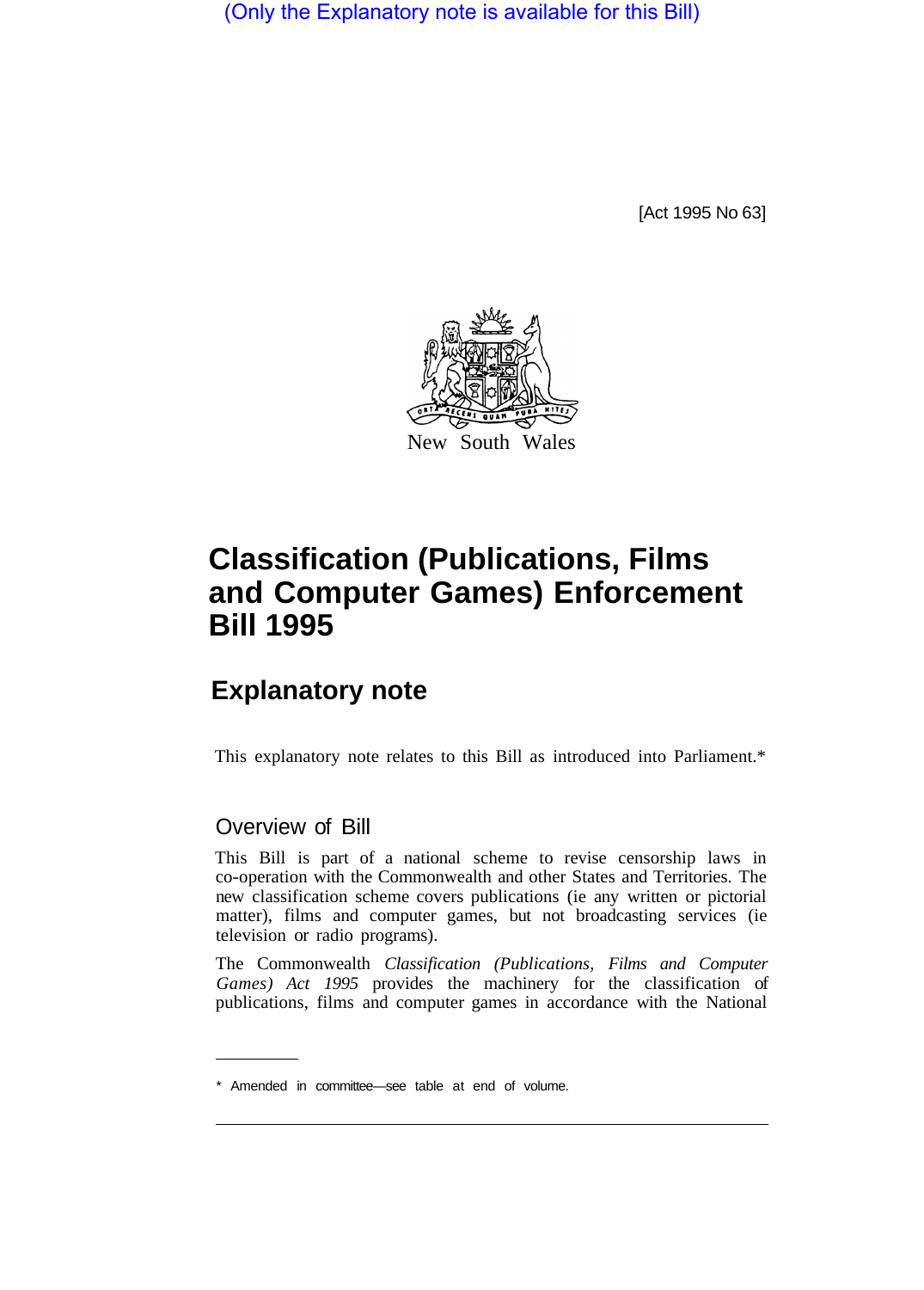Explanatory note

Classification Code (as agreed on between the Commonwealth, States and Territories). The commencement of the Commonwealth Act has been delayed until complementary State and Territory enforcement legislation is enacted.

The object of this Bill is to give effect to the national classification scheme by

- (a) providing for the enforcement of classification decisions made under the Commonwealth Act, and
- (b) prohibiting the publishing (which includes the sale, exhibition, display, distribution and demonstration) of certain publications, films and computer games.

The new national classification scheme is essentially a continuation of the existing scheme applying in New South Wales. Both the *Indecent Articles and Classified Publications Act 1975* and the *Film and Computer Game Classification Act 1984* will be replaced by the proposed Act.

### Outline of provisions

#### **Part 1 Preliminary**

**Clause 1** sets out the name (also called the short title) of the proposed Act.

**Clause 2** provides for the commencement of the proposed Act on a day or days to be proclaimed.

**Clause 3** sets out the object of the proposed Act (as referred to in the above overview).

**Clause 4** contains definitions of certain terms used in the proposed Act. A number of integral terms (eg *advertisement, computer game, film* and *publication)* are defined in the Commonwealth Act and are set out in a note following clause 4. The term *classified* means classified under the Commonwealth Act. An example of a classification common to films, publications and computer games is RC (an abbreviation of Refused Classification) which indicates that the material is banned from sale or exhibition. The term *sell* has an extended meaning, and it includes exchange or hire.

**Clause 5** provides that a person is taken to publicly exhibit a film, or publicly demonstrate a computer game, if the person arranges or conducts the exhibition or demonstration or has the superintendence or management of the public place.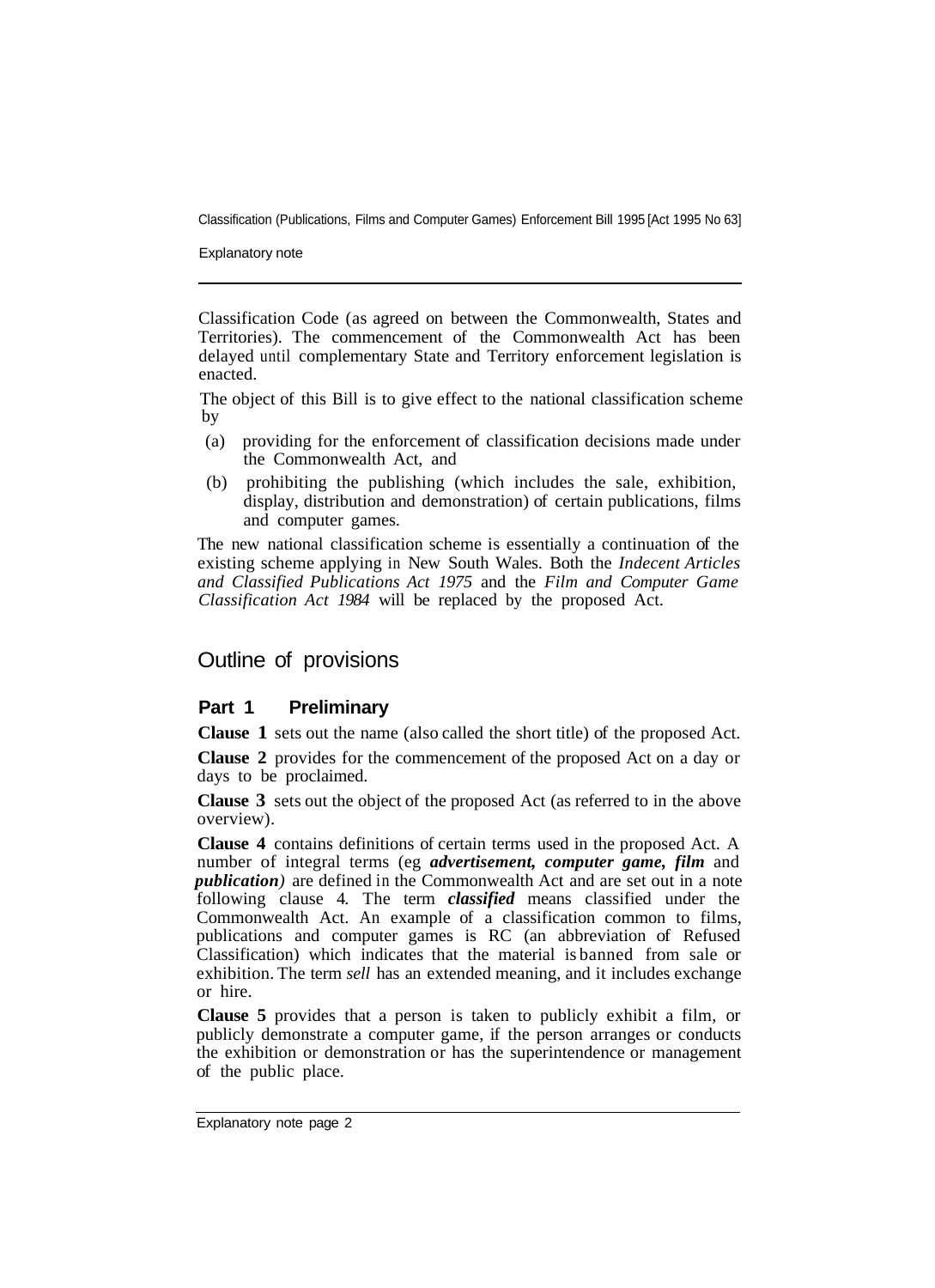Explanatory note

#### **Part 2 Films**

**Clause 6** prohibits the sale or public exhibition of unclassified films or films classified RC or X.

**Clause 7** prohibits the sale or public exhibition of classified films with different titles under which, or in different forms in which, they have been classified.

**Clause 8** requires persons who sell or publicly exhibit classified films to display classification notices for films.

**Clause 9** prohibits the sale or delivery of RC, X or R films to minors (the penalty is higher than the penalty for the offence of selling RC or X films generally).

**Clause 10** prohibits parents or guardians from permitting minors to attend the public exhibition of RC, X or R films.

**Clause 11** makes it an offence for minors over 15 to buy, or attend the public exhibition of, RC, X or R films.

**Clause 12** prohibits the public exhibition of R films in the presence of minors.

**Clause 13** prohibits the public exhibition of MA films in the presence of minors under 15.

**Clause 14** prohibits the private exhibition of RC, X or R films in the presence of minors.

**Clause 15** requires the classification markings (including classification information) determined under the Commonwealth Act to be displayed on the outside of films before being sold.

**Clause 16** prohibits the keeping or possession of unclassified, RC or X films on premises where classified films are sold.

**Clause 17** makes it an offence to leave in a public place (or on private premises without the occupier's permission) an RC or X film.

**Clause 18** prohibits the possession or copying of RC or X films for the purposes of sale or exhibition.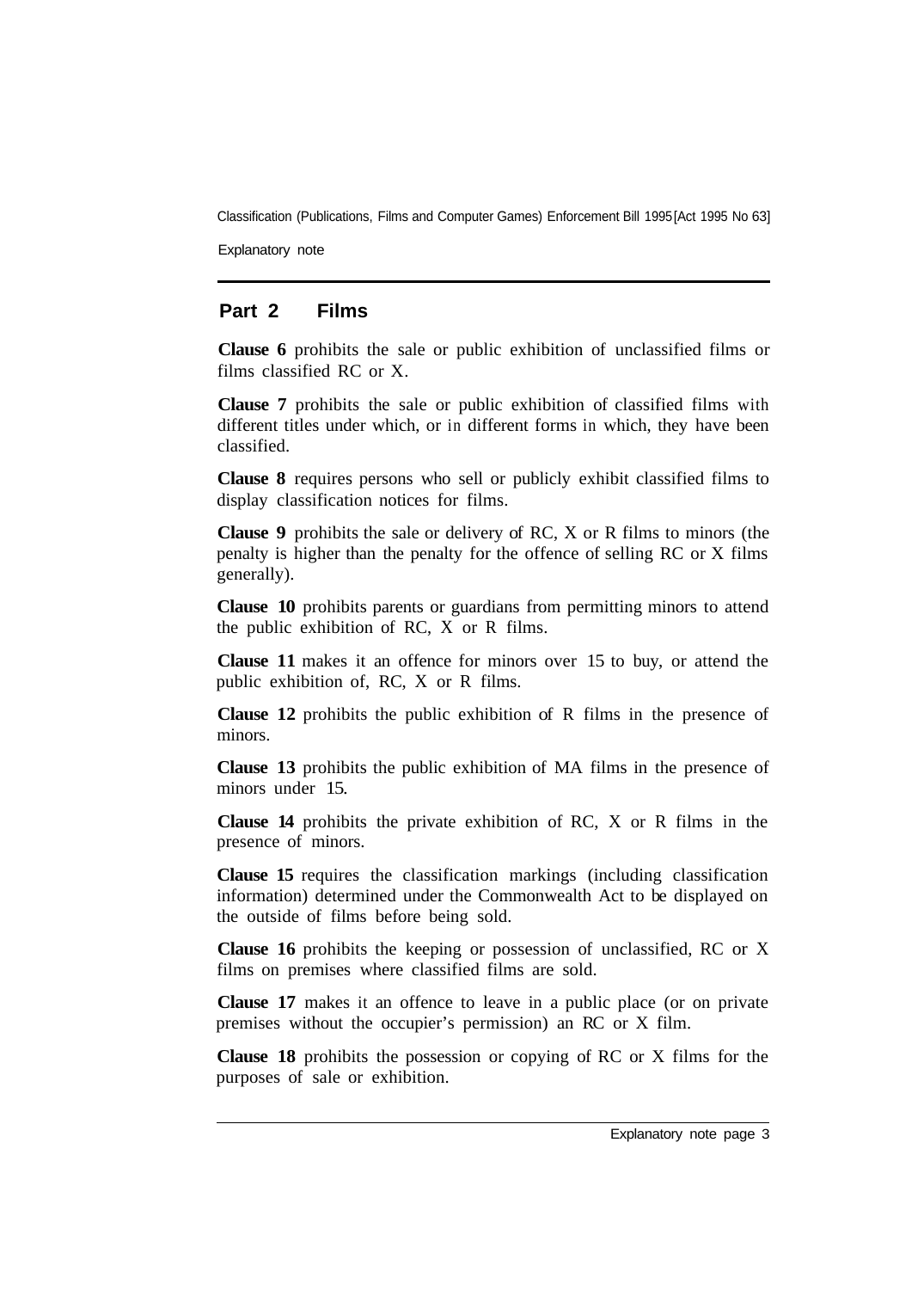Explanatory note

#### **Part 3 Publications**

**Clause 19** prohibits the sale or delivery of submittable publications (ie unclassified publications that are likely to cause offence to reasonable adults) and RC publications.

**Clause 20** provides that Category 1 restricted publications are required to be contained in sealed packages and to display the determined classification markings and information.

**Clause 21** contains more stringent requirements in respect of Category 2 restricted publications. For example, these publications can only be displayed in restricted publications areas.

**Clause 22** requires publications classified as Unrestricted to display the relevant classification information.

**Clause 23** prohibits the publishing of publications with misleading or deceptive classification markings.

**Clause 24** prohibits the sale, delivery or showing of submittable publications, RC publications and Category l or 2 restricted publications to minors.

**Clause 25** makes it an offence to leave in a public place (or to display in a manner as to be visible to people in a public place) submittable or RC publications or Category 1 and 2 restricted publications. In the case of Category 1 material, it is a defence if the material was sold in a shop and it was packaged in the required manner. It will also be an offence to leave such material on private premises without the occupier's permission.

**Clause 26** prohibits the possession or copying of submittable or RC publications for the purposes of sale.

#### **Part 4 Computer games**

**Clause 27** prohibits the sale or public demonstration of unclassified computer games or RC computer games.

**Clause 28** prohibits the sale or public demonstration of classified computer games with different titles under which, or in different forms in which, they have been classified.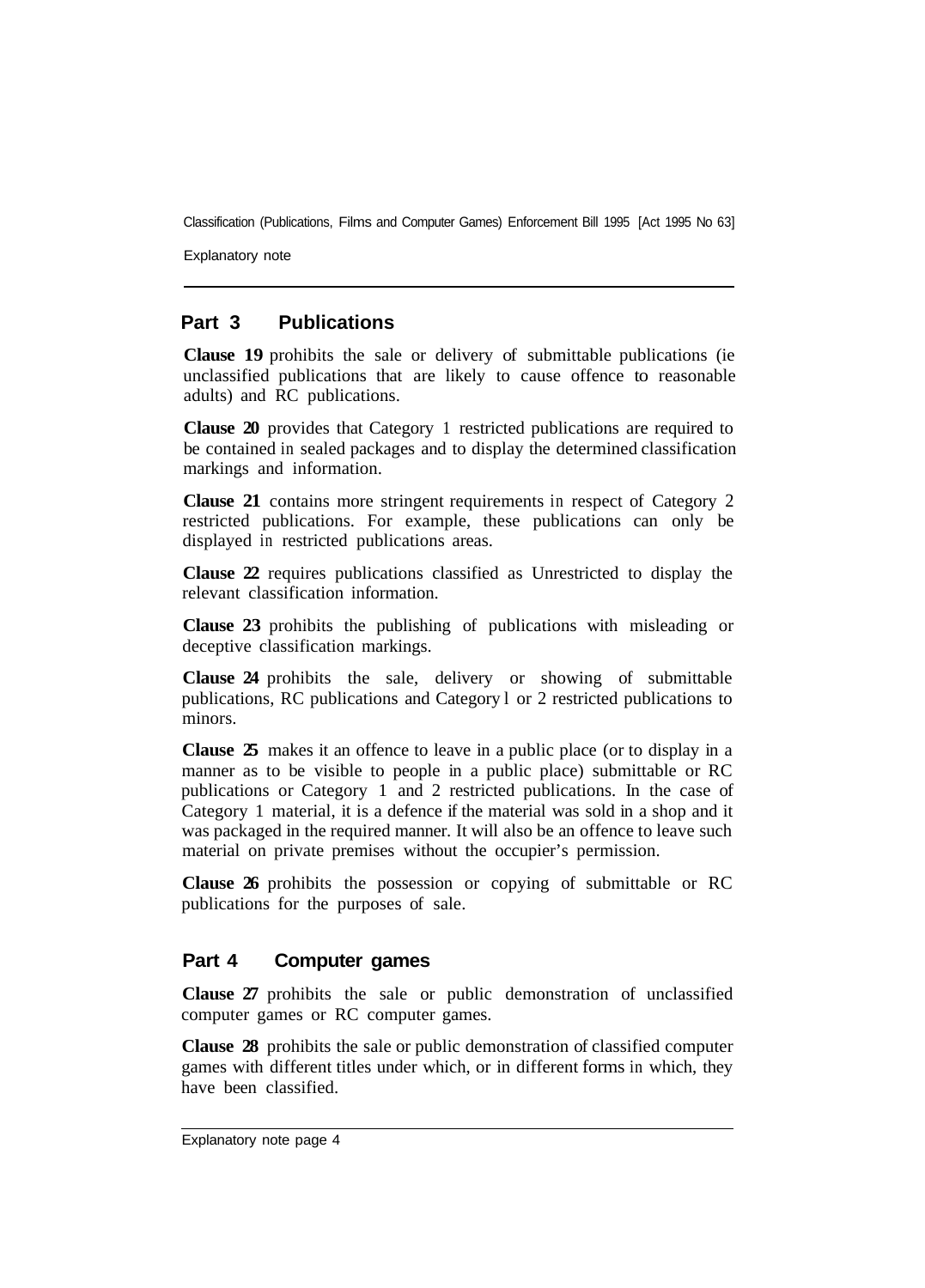Explanatory note

**Clause 29** requires computer game classification notices to be prominently displayed to the public in places where computer games are sold or demonstrated.

**Clause 30** prohibits the sale or delivery of RC or MA (15+) computer games to minors.

**Clause 31** makes it an offence for a minor over 15 to buy an RC computer game or to attend the public demonstration of such a game.

**Clause 32** prohibits the public demonstration of MA (15+) computer games in the presence of minors under 15 unless they are accompanied by parents or guardians.

**Clause 33** prohibits the private demonstration of RC computer games in the presence of minors.

**Clause 34** provides for the display of determined markings and consumer advice in respect of computer games.

**Clause 35** prohibits the keeping or possession of unclassified or RC computer games on premises where classified computer games are sold.

**Clause 36** makes it an offence to leave in a public place (or on private premises without the occupier's permission) an RC computer game.

**Clause 37** prohibits the possession or copying of RC computer games for the purposes of sale or demonstration.

#### **Part 5 Advertisements**

**Clause 38** prohibits the publishing of advertisements for films, publications or computer games unless such advertisements have been approved under the Commonwealth Act.

**Clause 39** prohibits the publishing of advertisements for unclassified, RC or x films, for submittable or RC publications, or for unclassified or RC computer games.

**Clause 40** provides that an advertisement exhibited or sold with a feature film cannot advertise a film that has a higher classification than the feature film (ie you must not sell a feature film that contains an advertisement for another film unless the advertised film has the same classification as, or a lower classification than, the feature film).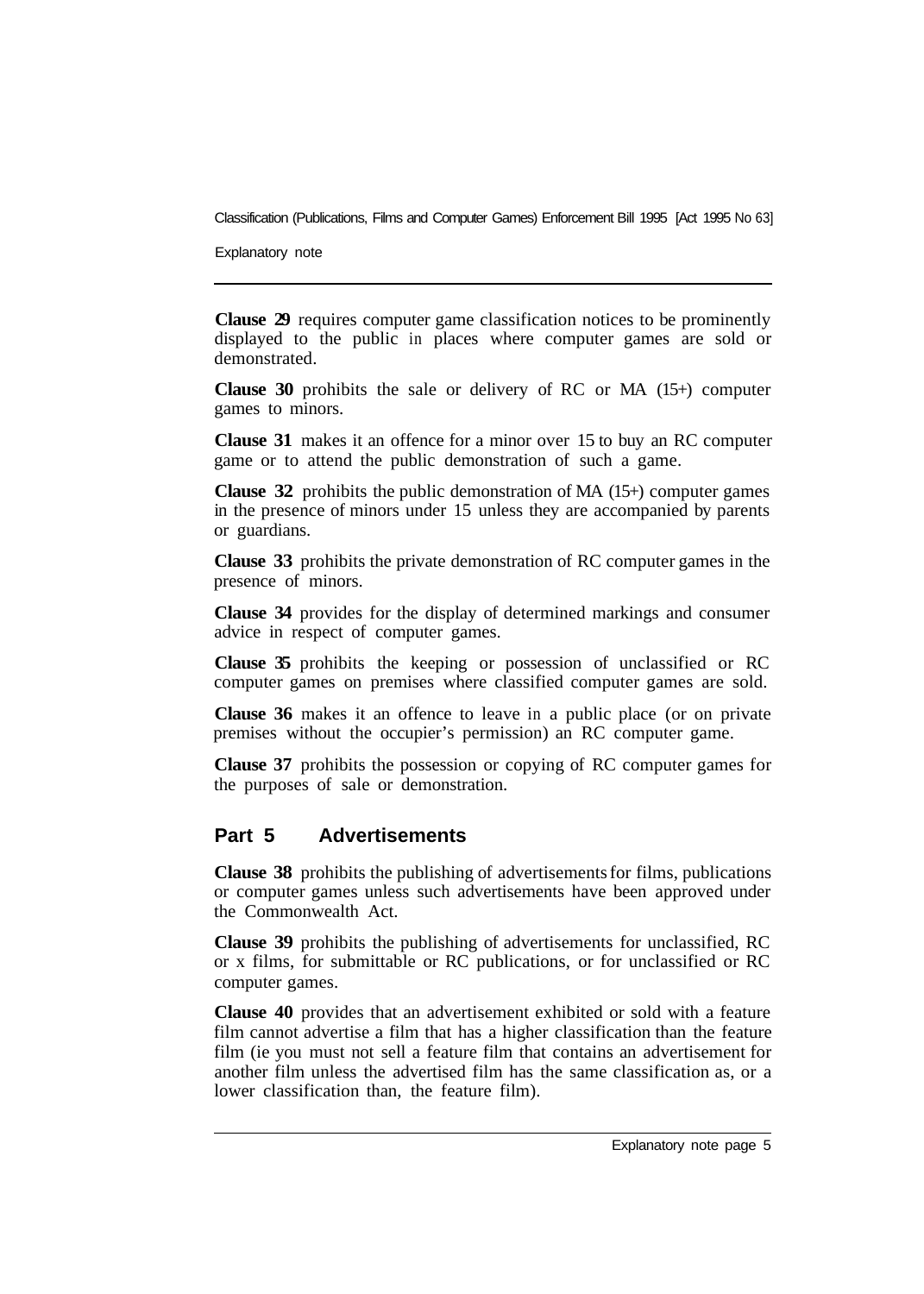Explanatory note

**Clause 41** prohibits the sale or demonstration of a computer game that advertises another computer game unless the advertised game has the same classification as, or a lower classification than, the main computer game.

**Clause 42** requires advertisements for classified films, publications and computer games to contain the relevant classification information about the film, publication or computer game.

**Clause 43** prohibits the publishing of misleading or deceptive advertisements.

**Clause 44** restricts the publishing of advertisements for Category **1** or Category 2 restricted publications.

**Clause 45** provides that publications containing advertisements for films, Category **1** or 2 restricted publications or computer games must contain a list of the classification symbols and information for that material.

#### **Part 6 General regulatory and administrative provisions**

#### **Division 1 Calling in powers**

**Clause 46** authorises the Director of the Commonwealth Classification Board (previously known as the Chief Censor) to require the publisher of a submittable publication (ie an unclassified publication that is likely to cause offence to a reasonable adult) that is being published in New South Wales to submit an application under the Commonwealth Act for classification of the publication.

**Clause 47** authorises the Director to "call in", for classification, any computer game that contains contentious material (ie material that **a**  reasonable adult would consider to be unsuitable for viewing or playing by a person under 15).

**Clause 48** authorises the Director to "call in" advertisements, for approval under the Commonwealth Act, that are intended to be used in connection with submittable publications or with classified films or computer games.

#### **Division 2 Restricted publications areas**

**Clause 49** sets out the requirements relating to restricted publications areas (ie premises where Category 2 restricted publications can only be sold or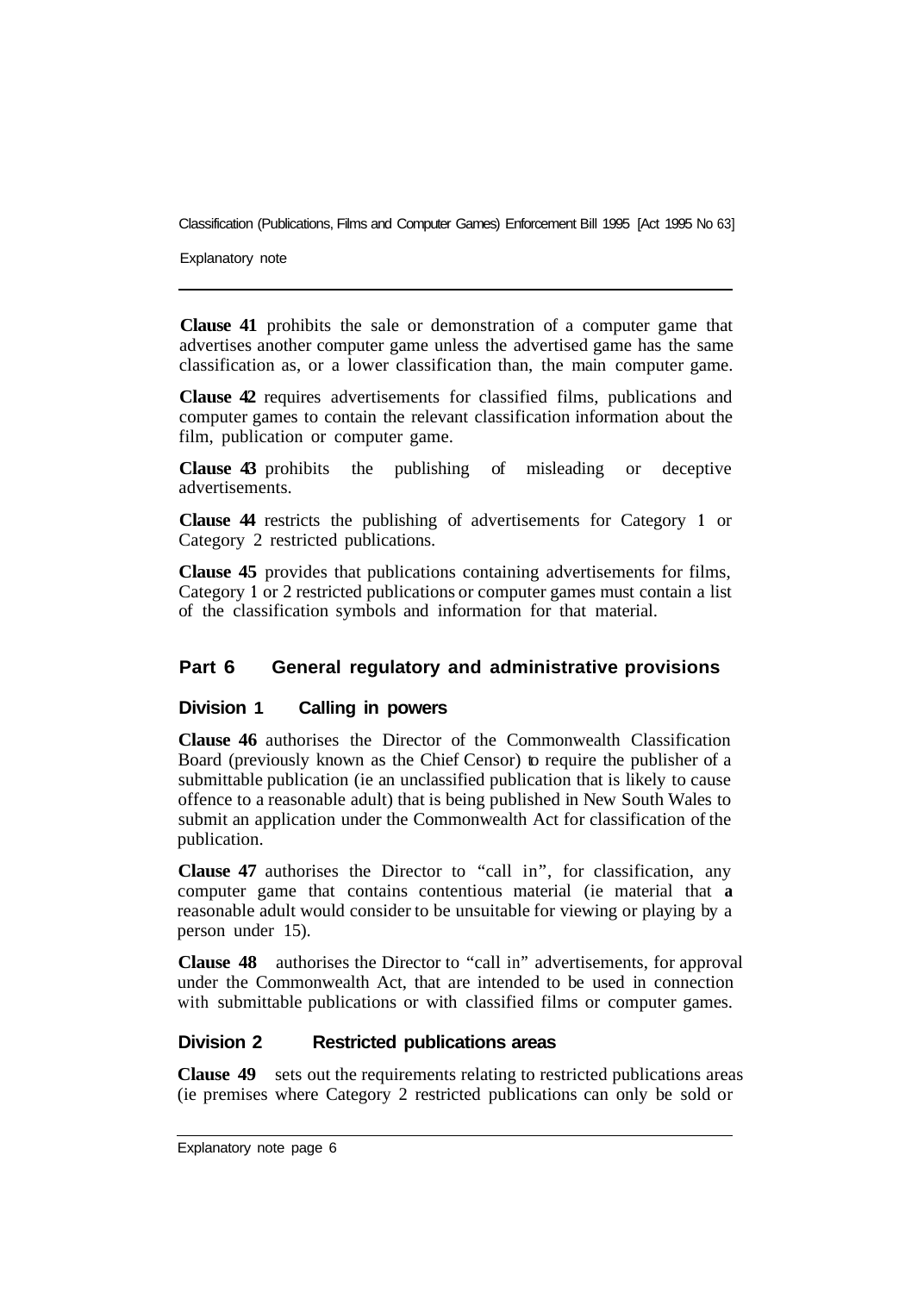Explanatory note

displayed). These requirements include the display of a conspicuous notice on the outside of the premises prohibiting minors from entering and warning the public that some material on the premises may cause offence.

**Clause 50** makes it an offence for the person in charge of a restricted publications area to permit a minor to enter the area.

#### **Division 3 Exemptions**

**Clause 51** enables the Minister to exempt a person or body (or classes of persons or bodies) from the operation of any provision of the proposed Act. Such an exemption is effected by a notice published in the Gazette.

**Clause 52** provides a general exemption for law enforcement agencies and for persons exercising functions relating to classification.

**Clause 53** provides a specific exemption for public libraries which hold any MA or restricted material (ie Category 1 or 2 restricted publications, R or MA films or MA (15+) computer games) from certain offence provisions relating to that material so long as the library, whether by its rules or otherwise, meets certain requirements (eg access to such material must be restricted and borrowing restricted to adults).

#### **Division 4 Miscellaneous**

**Clause 54** enables the exhibitor or seller of a film or computer game who suspects that the exhibition or sale to another person is or would be an offence under the proposed Act to demand the name, age and address of the other person. The proposed section also enables a police officer to demand these particulars if an offence under the proposed Act is suspected of being committed.

#### **Part 7 Procedure**

**Clause 55** empowers a police officer to apply for a search warrant authorising the entry and search of premises in respect of which an offence under the proposed Act is being committed. This power includes a power to seize things connected with the offence.

**Clause 56** requires things seized pursuant to a search warrant to be returned to the premises unless proceedings are brought or the person claiming them does not satisfy a Local Court that the things are not connected with an offence under the proposed Act.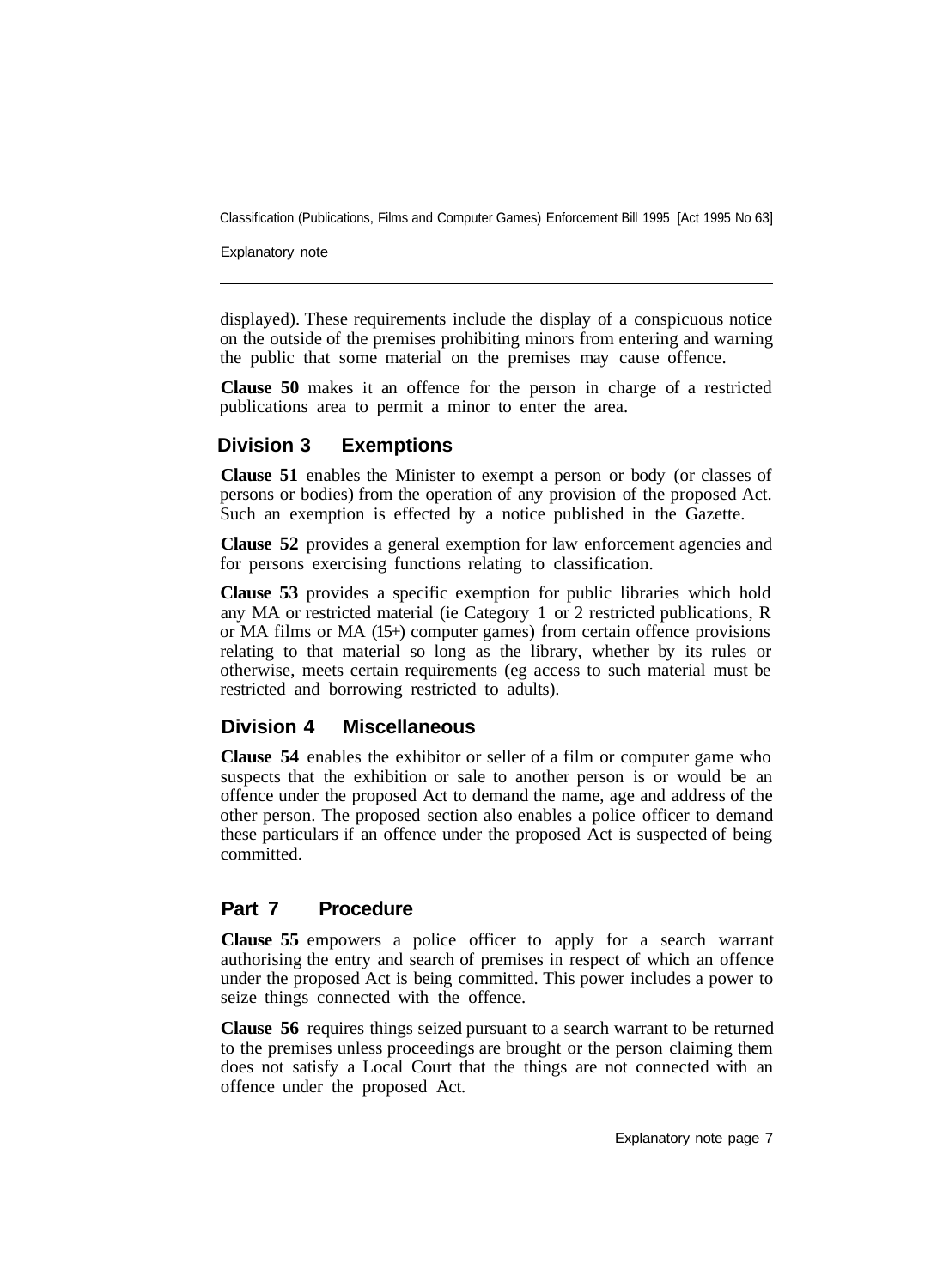Explanatory note

**Clause 57** provides that proceedings for offences under the proposed Act are to be dealt with summarily before a Local Court or the Supreme Court.

**Clause 58** provides for certificate evidence from the Director (or Deputy Director) of the Classification Board about the classification of films, publications and computer games.

**Clause 59** provides that proceedings for offences in respect of unclassified films, publications or computer games cannot be commenced until the material has been classified.

**Clause 60** provides that if a person is convicted of an offence under this Act, the court may order the person to pay costs, in addition to any other costs that the court may order, to cover the amount of any fee incurred by the prosecution for the classification of the material concerned and for the provision of certificate evidence under the Commonwealth Act.

**Clause 61** provides for the forfeiture to the Crown of seized material following conviction.

**Clause 62** provides that each director or person concerned in the management of a corporation that contravenes a provision of the proposed Act is also taken to have contravened the same provision.

**Clause 63** prevents proceedings being brought against a person for publishing an obscene libel or an indecent article if it is for the purposes of an application for classification under the Commonwealth Act or if the libel or article is, or is part of, a classified film, publication or computer game.

#### **Part 8 Miscellaneous**

**Clause 64** enables the Governor to make regulations for the purposes of the proposed Act.

**Clause 65** gives effect to the Schedule of savings and transitional provisions.

**Clause 66** gives effect to the Schedule of amendments to the *Crimes Act 1900.* 

**Clause 67** gives effect to the Schedule of consequential amendments to other Acts.

**Clause 68** repeals the *Film and Computer Game Classification Act 1984*  and the *Indecent Articles and Classified Publications Act 1975* (and the regulations made under those Acts).

Explanatory note page 8